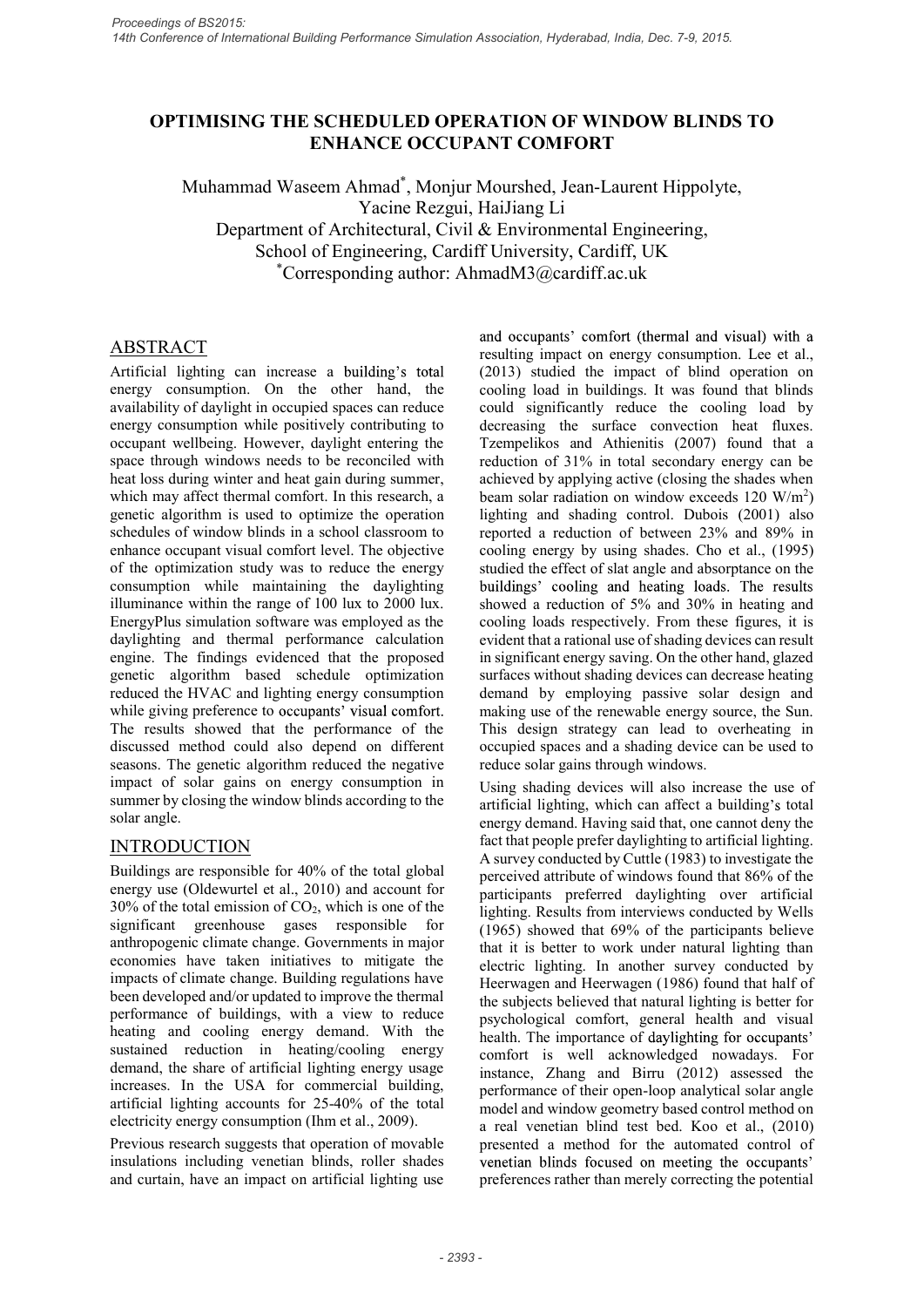negative impact of daylighting. As these authors noticed during their study, the effectiveness of such automated daylight control is highly dependent on window orientation and season. A comprehensive control method should take into account the concomitant effect on artificial lighting and cooling system energy consumption.

Kim and Park (2009) classified research conducted on the blind operation into three categories- static and not optimal; dynamic and not optimal; and dynamic and optimal control. The studies classified under first category examined the impact of blinds on the (1995), Newsham (1994), Lee et al., (2013)). The second category of research work considered blinds in a dynamic manner rather than static manner, and employed system identification by using artificial neural networks and/or fuzzy logic (Lee et al., (1998), megative impact of daylighting. As these suthors<br>noticed during their study, the effectiveness of the building while meeting the constraints (automated daylight control is highly dependent on<br>automated daylight control is megative impact of daylighting. As these authors<br>
orthe building while meeting the constraints<br>
noticed during their study, the effectiveness of such<br>
at a reference point should be between 10<br>
uvindow orientation and sea cost function and cannot be considered as optimal control (Kim and Park (2009)). Kim and Park (2009) optimally control the slat angle of a blind system by minimising the heating, cooling and lighting energy. This study did employed an optimal control but has limitations in terms of considering occupants' visual or thermal comfort. The thermal comfort should have met as the authors used a purchased air system meaning it will meet the thermal comfort standards at any cost. However, the optimal slat position found has a thermal conductivity of 0.9 W/mK and a slat may or may not meet the daylighting requirements i.e. whether the daylight situation at a sensor point or in a space is adequate or not.

Most of the research studies related to blind operation are focussed on slat control rather than controlling a blind as a whole (lowered/retracted), e.g. the research of an HVAC system, therefore the cooling and heating<br>conducted by Cho et al. (1995) Kim and Park (2009) demand of the zone was met by using a purchased air conducted by Cho et al., (1995), Kim and Park (2009). Controlling slats can only be useful during cooling season as they give the opportunity to block direct sunlight from entering the room (while blind fully down) and only allowing diffuse radiation to enter the occupied space (Lee and Selkowitz (1994)). This shows that controlling slat angle only can be useful to reduce cooling load. However, this method can also reduce the amount of useful daylight coming into the space, which in turn can increase the cooling load. Therefore, scheduling blind position throughout occupied hours can minimise heating, cooling and lighting energy.

This paper proposes a method to optimize the schedule of blind operation by using a genetic algorithm. The proposed method is used to reduce the energy consumption of a classroom while making sure that the visual comfort requirements of the occupants are met. The term scheduling of the blind operation means selecting the right combination of opening/closing of calculated at a reference point, the minimum power blinds at different facades that can be employed at each time interval of the scheduling duration. An optimal blind schedule can be the one that optimize particular objectives e.g. reducing the energy demand

of the building while meeting the constraints (lux level at a reference point should be between 100lux and 2000 lux).

# ENERGY MODEL DESCRIPTION

EnergyPlus (Crawley et al., 2001) is used as the simulation engine for the work presented in this research paper. EnergyPlus is an open source simulation software developed by Lawrence Berkeley National Laboratory. It was used to model the geometry of the building and to use as an evaluation engine for optimization process. It was chosen over a dedicated lighting simulation software tool (e.g. Radiance), due to its multi-domain (thermal, lighting) modelling capabilities.

#### Geometry and construction

The model considered in this research is a typical classroom of a school building. The school building is located in Cardiff, UK and is a BREEAM excellent rated building. The energy model of the whole school building is shown in  $Figure 1$ . The classroom has a width of 9.0m, a depth of 9.5m, and a height of 3.60m. It is assumed that the classroom has 30% WWR (Window-to-Wall ratio) on its southern and eastern facades and the windows consists of a double-glazing (3mm Generic PYR B Clear + 13 mm air gap + 3 mm Generic Clear). The physical properties of the inside simulation engine for the work presented in this<br>research apper. EnergyPlus is an open source<br>simulation software developed by Lawrence Berkeley<br>National Laboratory. It was used to model the<br>geometry of the building and to research paper. EnergyPlus is an open source<br>
simulation software developed by Lawrence Berkeley<br>
Simulation software developed by Lawrence Berkeley<br>
National Laboratory. It was used to model the<br>
geometry of the building beam solar reflectance of 0.8 for both front and back sides. modelling capabilities.<br>
Geometry and constitute in this research is a typical<br>
The model considered in this research is a typical<br>
clocated in Cardiff, UK and is a BREEAM excellent<br>
rated building. The energy model of the

### Design assumption

The aim of the paper is not to study the characteristics of an HVAC system, therefore the cooling and heating system (ideal load air system) in EnergyPlus. Ideal load air system meets the cooling and heating demand of a zone by providing the required supply air capacity at the specified temperature. The cooling and heating set points are defined according to the CIBSE guide A (CIBSE, 2006) i.e. 24°C for cooling and 22°C for heating. The mechanical ventilation was set at 1 air changes per hour (ACH). The classroom operation time is from 9:00 am to 5:00 pm and 9 people were considered in the room with an activity level of  $60 \text{ W/m}^2$ . . The aim of the paper is not to study the characteristics<br>of an HVAC system, therefore the cooling and heating<br>demand of the zone was met by using a purchased air<br>system (ideal load air system) in EnergyPlus. Ideal<br>load ai

### Lighting control strategy

The use of artificial lighting can affect the total energy demand both directly (increase in the energy consumption) or indirectly (increase of decrease in cooling and/or heating load) (Rapone and Saro, 2012). A continuous dimming control was employed to control the artificial lighting based on the lux level consumption from the lighting was 0.1129kWh. The reference point has an illuminance set-point value of 300 lux (CIBSE, 2006).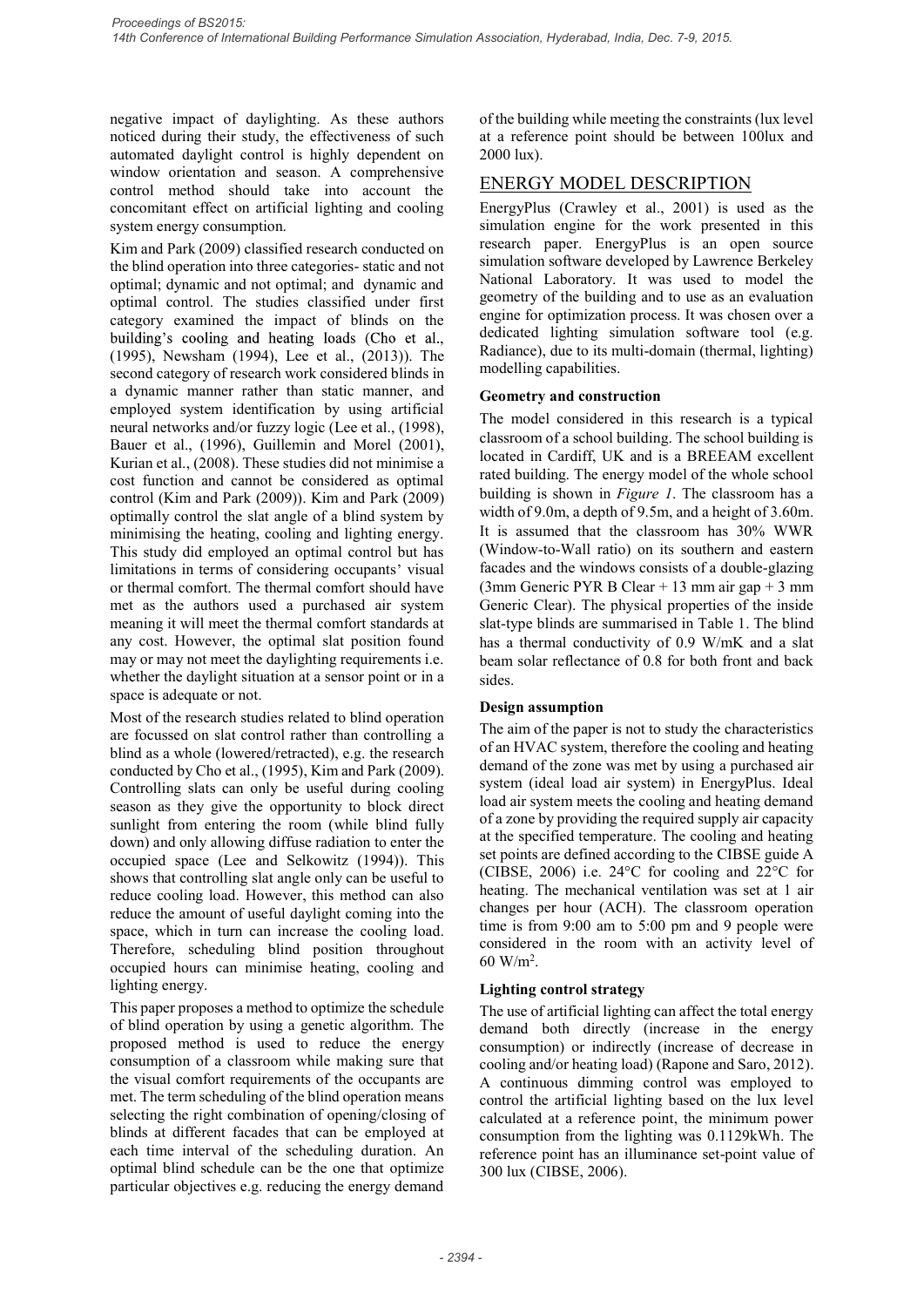

Figure 1: Energy model of the School building

Table 1:

|                            | <b>Blind properties</b> |            |
|----------------------------|-------------------------|------------|
| Field                      | Unit                    |            |
| <b>Blind</b> position      |                         | Inside     |
| Blind orientation          |                         | Horizontal |
| Slat thickness             | m                       | 0.001      |
| Slat width                 | m                       | 0.025      |
| Slat angle                 | deg                     |            |
| Slat conductivity          | W/mK                    | 0.9        |
| Slat separation            | m                       | 0.01875    |
| Blind to glass<br>distance | m                       | 0.015      |

# OPTIMIZATION

Simulation-optimization is the process of finding the best set of parameters of a system, where the performance of the system is evaluated based on the output from a simulation model, without enumerating all possible solutions (Syberfeldt et al., 2009). Simulation-optimization consists in solving a complex real-world optimization problem by building a decision making methodology where (at least) one optimizer is interacting with (at least) one simulation engine. During the last 15 years, many case studies of simulation-optimization in various application fields have been carried out, including the optimization of dynamic control/operation problems (Azadivar, 1999, For the mathemation and the mathematic orientation in the search of the considered in the principle of the distribution of the considered in the principle of the classroom. The run period primary energy control and the se simulated annealing and evolutionary algorithms are some of the most common metaheuristics used for global optimization of simulations. The use of metaheuristics as optimizers for solving the simulation-optimization problem presented in this paper is justified by the highly combinatorial nature of the search space. The work described in this paper and Mardaljevic (2005). This metric ensures that the aims at integrating metabeuristics (the canonical daylighting levels are 'useful' for the building users. aims at integrating metaheuristics (the canonical generational Genetic Algorithm) with the EnergyPlus simulation software in order to solve the specific dynamic control problem- automation schedule of window blinds. engine. During the last 15 years, many case studies of metric is it is calculated under worst sky conditions (in the selection fields in worious application for the issue ben carried out, including the optimization of cle

The constrained single objective optimization problem was implemented by using the open source objective-oriented Java-based framework jMetal (Durillo and Nebro, 2011). A java program was created to couple EnergyPlus and jMetal's (GA) is an iterative population-based optimizer, i.e.

the search space of the problem is explored by maintaining and by iteratively updating a set of solutions (the size of this set, or population size, is one of the parameters of the genetic algorithm). New portions of the search space (i.e. new possibilities for automation schedules) are explored by combining/modifying existing solutions and by evaluating their performance.

#### Decision variables

The 18 decision variables used for this research are the blind position of each window for each occupied hour (i.e. one 9-hour schedule for each window). Blind positions can take 11 decimal values between 0 and 1 with a 0.1 step. They are discretized in the genetic algorithm as 11 integer values from 0 to 10. Consequently, a solution x of the optimisation is a vector of 18 real numbers. Fund scheet (i.e., now possibility and by g/modifying existing solutions and by g/modifying existing solutions and by gtheir performance.<br> **variables** (i.e., now the calculate for this research are the 9-hour schedule for

### Objective function

The objective function of the considered optimization problem is the run period primary energy consumption of the classroom. The run period primary energy consumption is the sum of heating, cooling and lighting energy consumption. This objective function is given by:

minimise:

$$
f(\mathbf{x}) = Q_H(\mathbf{x}) + Q_C(\mathbf{x}) + Q_L(\mathbf{x})
$$
 (1)

where  $Q_H$ ,  $Q_C$  and  $Q_L$  are the classroom's run period heating, cooling and lighting energy respectively.

The optimization can be subject to several constraints. Reinhart et al., (2006) provided a detailed overview of daylight performance metrics. Shikder et al., (2010) used daylight factor in their study to optimize a daylight-window for a patient window. Daylight factor is most commonly used daylight performance metric but it is calculated under worst sky conditions (overcast sky) and therefore other sky conditions (e.g. clear sky) may lead to different levels of daylighting in the occupied space, meaning it is not dynamic in nature. Reinhart et al., (2006) listed other dynamic daylight performance metrics. This research utilizes a dynamic daylight performance metric in order to maintain better visual comfort and was used as a constraint of the optimization problem.

The constraint considered in this paper is known as "Useful Daylight Illuminances" proposed by Nabil and Mardaljevic (2005). This metric ensures that the The word useful refers to the fact that the daylighting is neither too dark (lux level <100 lx) nor too bright (lux level  $> 2000$  lx) (Reinhart et al., 2006). The constraint used is to make sure that the number of hours when the threshold fell-short (>100 lx) or exceeded the maximum value, is zero i.e. subject to:

$$
Nhours (100>UDI>2000 = 0
$$
 (2)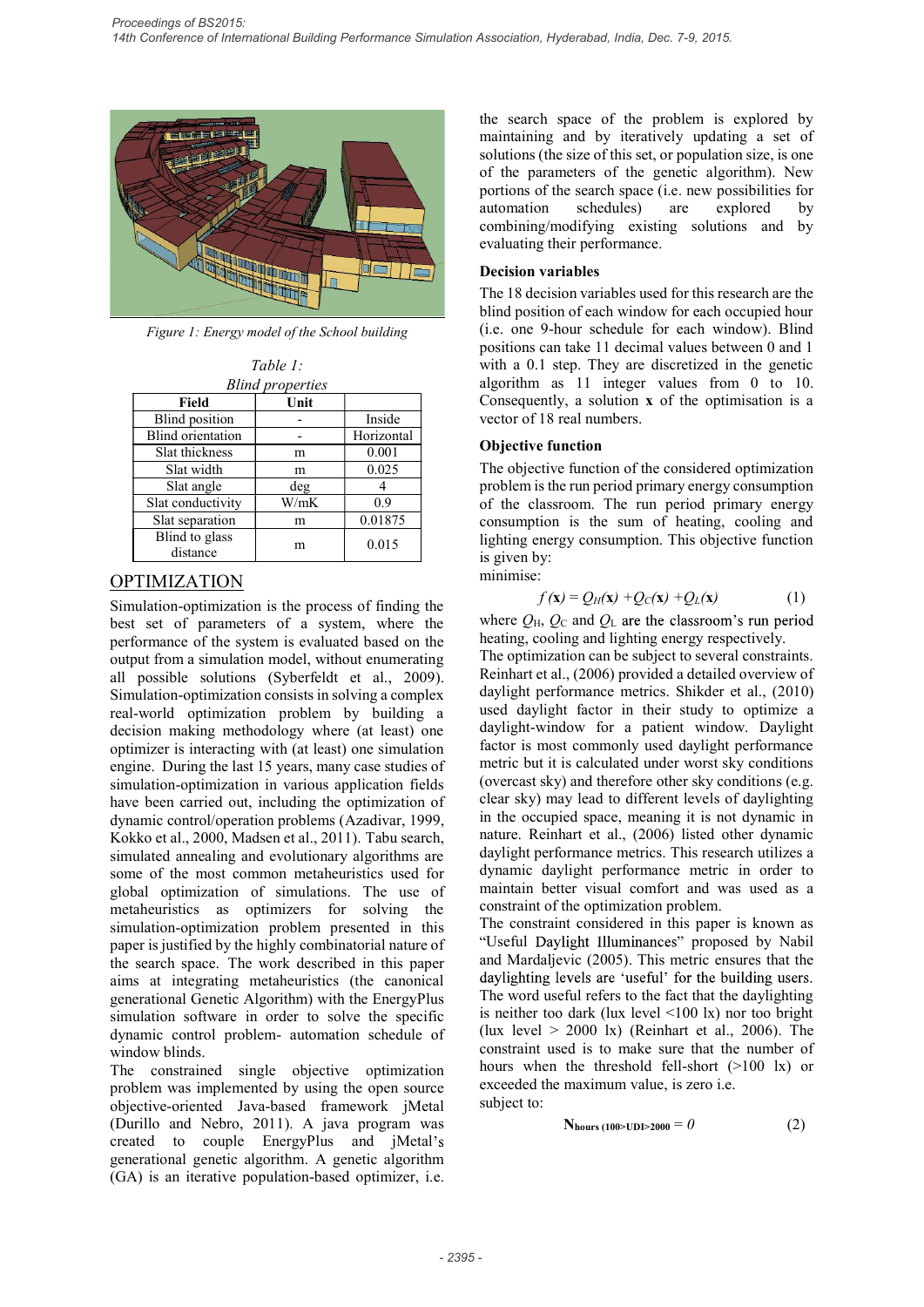The constraint was calculated by the Energy 350 Management system (EMS) inside EnergyPlus by<br>using available sensors and actuators.<br>Constraint handling<br>Genetic algorithms in nature are unconstrained<br> $\frac{60}{50}$ <br> $\frac{100}{50}$ using available sensors and actuators.

#### Constraint handling

Genetic algorithms in nature are unconstrained  $\frac{1}{8}$   $\frac{100}{50}$ heuristic techniques and their success lies on the fitness of individuals (Mourshed et al., 2011). Therefore, it is difficult to solve a constrained optimization problem with an unconstrained algorithm. In order to tackle this problem, several Mari Digital Linguistics Company of September of September 2014. The September of September 2014. The September of September 2014. The September of September 2014. The Se methods were proposed by different researchers. In Proceedings of BS2015:<br>
14th Conference of International Building Performance Simulation Association, Hyderabad, India, Dec. 7-9, 2015.<br>
14th Conference of International Building<br>
14th Conference of International actuator penalty function method, was employed to deal with the constrained nature of the problem. The penalty function used in the presented experiments consists in multiplying the original energy consumption by the difference between upper and lower threshold (100 lux<br>and 2000 lux) is quite high, the genetic algorithm tried number of hours when the Uniform Illuminance Index was either less than 100 lux or more than 2000 lux.

#### Genetic operators

whereas a specific mutation operator has been illuminance level of more than 1000 lux in uniformly designed for this research. The uniform crossover lit rooms can lead to visual discomfort (Rea, 1982). designed for this research. The uniform crossover aims at creating two new pairs of schedules by randomly selecting blind positions from either of two<br>existing schedules in the current GA population (with classrooms. Therefore, future works needs to include existing schedules in the current GA population (with equal probability). The mutation operator consists in selected value is then perturbed by being set either to the nearest greater value or the nearest lower value. In GA, four different reference schedules were a circular way, if the mutated value is above the upper simulated: one with all blinds shut (lowered) a circular way, if the mutated value is above the upper bound (resp. below the lower bound), it is set to the lower bound (resp. upper bound). The GA's main parameters have been arbitrarily fixed (population size at 20, crossover probability at 0.9 and mutation probability at 0.05).

## RESULTS AND DISCUSSION

The blinds' position schedules were optimized by using a simple GA, while artificial lighting were automatically dimmed based on the illuminance level at a reference point to save lighting energy consumption. The genetic algorithm looks to maintain the illuminance level between 100lux and 2000lux. The GA minimises an objective function i.e. sum of heating, cooling and lighting energy consumption.

Figure 2 shows the evaluation of the best fitness value for different runs. It is evident that on highest  $O<sub>C</sub>$  and clear sky days the GA reached an optimum solution after approx. 20 generations, whereas for other two days the GA found an optimum solution quite early in the optimization run. The fitness curve for clear day may look a straight line but in reality it is not, because of less energy demand on that day compared to the other simulated days. The fitness curves does not show a smooth decrease as one would have expected. This means that the algorithm is stuck in local optima for some generations. The decreased rate could be addressed by using an improved variant of genetic algorithm.



Figure 2: Best GA fitness values for different generations

A simple uniform crossover operator was used (Reinhart et al., 2006); however, studies show that an benefit the solution of the solution of the solution of the solution of the solution of the solution of the solution of the solution of the solution is the solution of the solution in the solution of the solution of the s Useful Daylight Illuminance (UDI) is considered as an effective performance indicator. Even though the difference between upper and lower threshold (100 lux to keep the illuminance level below 1000 lux as shown in Figure 3- B. The suggested upper and lower range of UDI is based on the reported occupant preferences <sup>350</sup><br>  $\frac{4}{3}$  <sup>360</sup><br>  $\frac{4}{3}$  <sup>260</sup><br>  $\frac{4}{3}$  <sup>260</sup><br>  $\frac{4}{3}$  <sup>160</sup><br>  $\frac{1}{3}$  <sup>15</sup> <sup>9</sup> <sup>13</sup> <sup>17</sup> <sup>21</sup> <sup>25</sup> <sup>29</sup> <sup>33</sup> <sup>37</sup> <sup>41</sup> <sup>45</sup><br>  $\frac{1}{3}$  Mo. of generations<br>  $\frac{1}{3}$  Mo. of generations<br>  $\frac{1}{3}$  Mo. of gene illuminance level of more than 1000 lux in uniformly lit rooms can lead to visual discomfort (Rea, 1982). The high value of illuminance can lead to glare discomfort due to reflections from the whiteboards in Let  $\frac{2}{3}$   $\frac{2}{3}$   $\frac{1}{30}$   $\frac{1}{1}$   $\frac{1}{5}$   $\frac{9}{9}$   $\frac{13}{13}$   $\frac{17}{12}$   $\frac{12}{25}$   $\frac{29}{29}$   $\frac{33}{37}$   $\frac{41}{45}$ <br>No. of generations<br> $\frac{1}{100}$   $\frac{1}{100}$   $\frac{1}{100}$   $\frac{1}{100}$   $\frac{1}{100}$   $\frac{1$ glare index in the problem formulation as a problem constraint. **Example 12**<br> **Example 11**<br> **Example 11**<br> **Example 12**<br> **Example 12**<br> **Example 12**<br> **Example 12**<br> **Example 12**<br> **Example 12**<br> **Example 12**<br> **Example 12**<br> **Example 12**<br> **Example 12**<br> **Example 12**<br> **Example 12**<br> **Example 12** 

In order to evaluate the relative performance of the GA, four different reference schedules were throughout the day (WB), one without any blind (NB), south window blind shut (SBO) and west window blind shut (WBO). Figure 3-As show the obtained transmitted radiation rates, which is a sum of transmitted beam and diffuse radiation rates. The high transmittance from south façade window is during the early part of the afternoon whereas for west façade window the higher transmittance of solar energy is during the last part of the afternoon. In order to minimise the negative impact of excessive daylighting, the GA should close the blinds on south side window during the early part of the afternoon and later on for the west side window. This will also met the constraint (i.e. satisfying the visual comfort) by having no blind on one window at a time. The GA performed exactly the same as demonstrated in Figure 3- C(a).

The GA also adopted a same kind of blind opening and closing pattern on clear sky day and maintained same level of illuminance (Figure 3 A(b), B(b) and C(b)). On highest heating load day (Jan), the GA tried to close the south window blind, which was not expected as for as energy savings are concerned. The ideal case would have been to allow solar energy entering the space, which will reduce the heating load. However, the GA solution performed better in terms of constraint handling. The optimized solution has a lower number of hours when the UDI is either less than 100 lux or greater than 2000 lux as compared to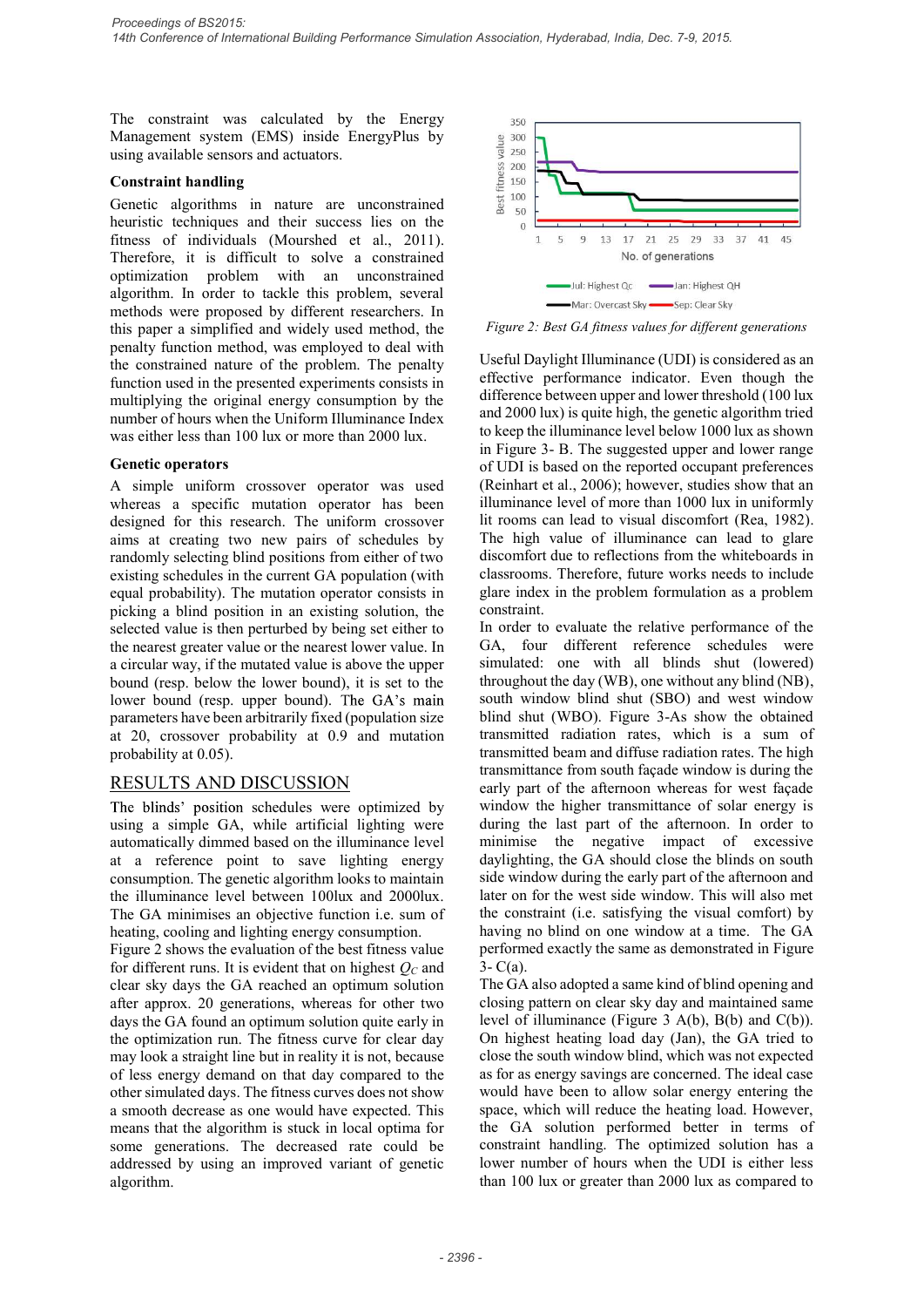other cases. The GA scheduling strategy consumed more energy but met the visual comfort requirements. The ideal (optimum) case for overcast sky day would have been without blinds, which has less energy consumption compared to the other cases. The GA closed blinds at different time of the day as shown in Figure 3-C(d). The GA is the second best in terms of energy consumption. The issue of determining whether the optimum schedule found by the GA is a correct one was addressed by introducing the predefined schedules (NB, WB, WBO and SBO) among the initial population of the GA. It was found that the final best solution obtained through GA with this setup was with no blinds throughout the day. The reason for the first results could be that the GA was stuck in the local minima and was unable to get out of it, but even then, it found the second best solution. GA has one unmet constraint and that was during the last hour of the day, SBO has two unmet constraints i.e. at the beginning of the day and at the end of the day (as one can predict). The discussed optimization method changes the blind position every hour depending on the outdoor environmental conditions and indoor illuminance level at a reference point. Changing blind position too frequently can distract building occupants and therefore the blind positon is changed every hour. Bakker et al., (2014) concluded that moving façade elements are a direct cause of distraction, however building occupants do get accustomed to moving façade elements.

The amount of time taken by simulation tools (EnergyPlus, RADIANCE etc.) to run 1000 evaluations to find an optimum solution is very high

and a powerful computer may be needed to perform these runs e.g. an optimization run of the discussed optimization problem with 2000 generation took approximate 3 hours to complete on an 8-core 2.8GHz Intel Xeon computer. This limits the use of simulation tools for online or nearly real time control applications and therefore, efforts should be made to develop a (quicker) surrogate model to replace the simulation model.

The daylight illuminance uniformity over a horizontal reference plane of optimum GA solution for different days, expressed as the ratio of minimum to mean Association, Hyderabad, India, Dec. 7-9, 2015.<br>
and a powerful computer may be needed to perform<br>
these runs e.g. an optimization run of the discussed<br>
optimization problem with 2000 generation took<br>
approximate 3 hours to solution shows a uniformly distributed daylight on the overcast day, this is because the variations in outside radiation are less as it consists of diffuse radiation only. In order to have a productive indoor environment for pupils, a uniformity of 0.3 to 0.4 is recommended for side-lit classrooms (Loe et al., 1999). None of the optimized solutions met this criterion as uniformity was not considered in the optimization problem. Future work should include daylight illuminance uniformity as an objective function along with energy (for multi-objective optimisation problem) or constraint (for single objective optimisation problem). In this paper the slat angle is assumed to be constant i.e. 4 degrees for all simulation scenarios. In future, the proposed method will be combined with slat angle control. This would allow solar gains to enter into the living space in winter to reduce heating energy while reducing glare discomfort.



Figure 3: 3(A)- Hourly transmitted radiation rate, 3(B)- Hourly illuminance level at a reference point and 3(C) Hourly blind position schedules optimized by the GA.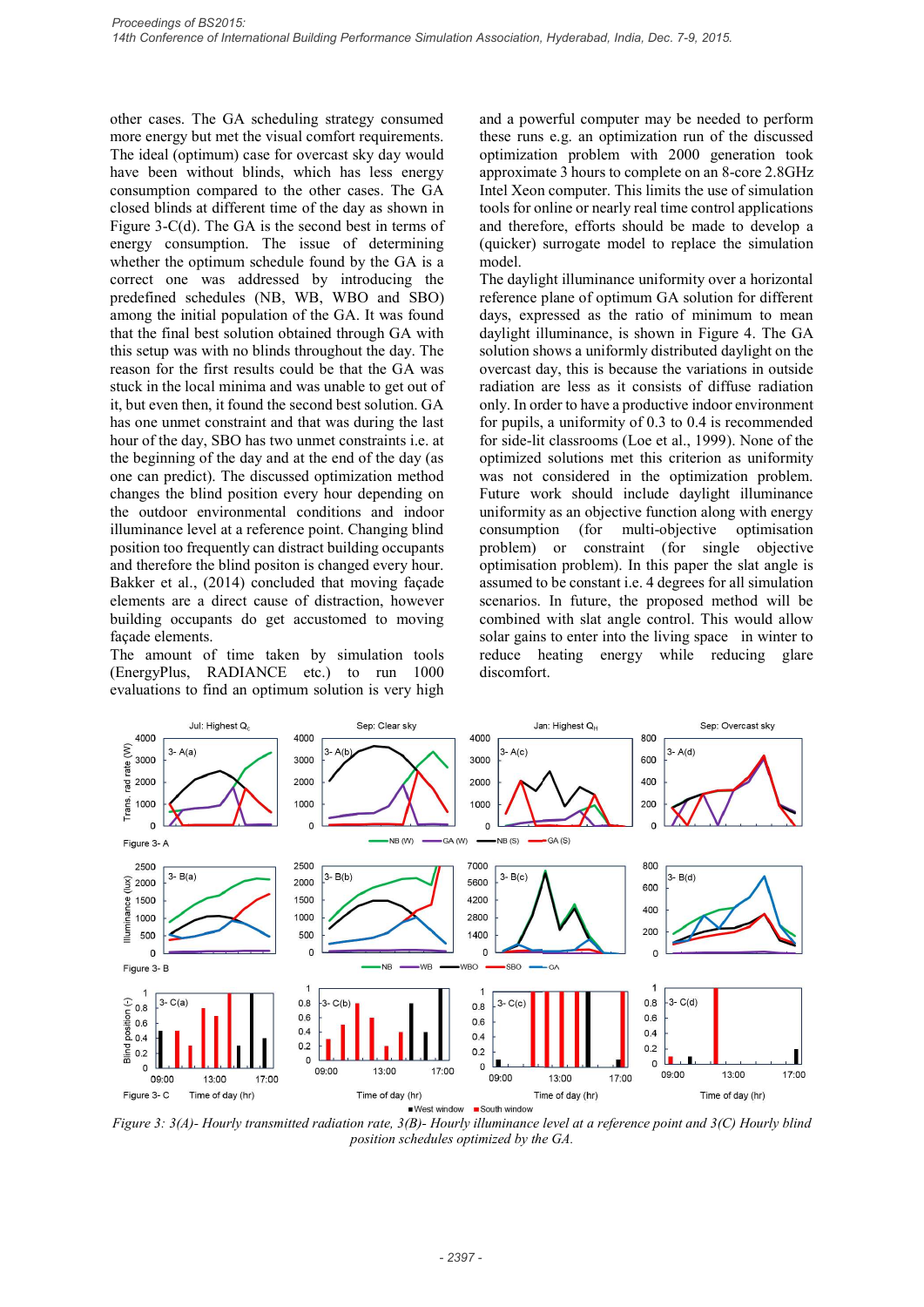

|            |                       | 0.5<br>Illum. uniformity<br>0.4<br>0.3<br>0.2<br>0.1<br>$\Omega$<br>09:00 | 13:00<br>Time (hr)<br>Jul: Highest QC - Jan: Highest QH<br>-Mar: Ovecast sky - Sep: Clear sky | 17:00                           |               |
|------------|-----------------------|---------------------------------------------------------------------------|-----------------------------------------------------------------------------------------------|---------------------------------|---------------|
|            |                       |                                                                           | Figure 4: Daylight illuminance uniformity<br>Table 2:<br>HVAC and lighting energy consumption |                                 |               |
|            |                       |                                                                           |                                                                                               | <b>Energy consumption (kWh)</b> |               |
|            |                       | <b>Highest</b><br>cooling load<br>day                                     | <b>Highest heating</b><br>load day                                                            | Overcast sky day                | Clear sky day |
| NB         | <b>HVAC</b>           | 61.27                                                                     | 45.97                                                                                         | 33.02                           | 22.17         |
|            | Energy<br>Lighting    | 1.01                                                                      | 3.33                                                                                          | 1.86                            | 1.02          |
| <b>WB</b>  | energy<br><b>HVAC</b> | 55.69                                                                     | 46.44                                                                                         | 28.65                           | 15.067        |
|            | Energy                |                                                                           |                                                                                               |                                 |               |
|            | Lighting<br>energy    | 8.401                                                                     | 9.52                                                                                          | 9.80                            | 8.21          |
| <b>WBO</b> | <b>HVAC</b>           | 55.61                                                                     | 46.76                                                                                         | 32.35                           | 18.16         |
|            | Energy<br>Lighting    | 1.01                                                                      | 3.560                                                                                         | 3.99                            | 1.22          |
|            | energy                |                                                                           |                                                                                               |                                 |               |
| <b>SBO</b> | <b>HVAC</b>           | 54.63                                                                     | 49.03                                                                                         | 31.88                           | 13.73         |
|            | Energy<br>Lighting    | 1.01                                                                      | 5.18                                                                                          | 4.56                            | 1.07          |
|            | energy                |                                                                           |                                                                                               |                                 |               |
| <b>GA</b>  | <b>HVAC</b>           | 52.82                                                                     | 48.40                                                                                         | 32.36                           | 13.03         |
|            | Energy<br>Lighting    | 1.01                                                                      | 4.23                                                                                          | 3.08                            | 1.27          |
|            |                       |                                                                           |                                                                                               |                                 |               |

Table 2: HVAC and lighting energy consumption

# **CONCLUSION**

This paper studies the schedule optimization of windows blinds operation by using genetic algorithm in order to reduce energy consumption from HVAC and lighting while maintaining the illuminance level within the comfortable range. Useful daylight index (UDI) was used as a constraint in the single objective optimization problem. EnergyPlus was used for daylighting and thermal simulation purposes. Four different sky and energy load days were studied and it was found that the proposed GA performed well on highest cooling load and clear sky days and scheduled the blind operation to reduce solar heat gains while maintain

the desired illuminance level. The GA has more energy consumption on highest heating load day as compared to NB (no blind) case because it closed the blinds in order to provide better visual comfort by maintaining the illuminance level between 100 lux and 2000 lux. The study also highlighted the cause of underperformance of the GA on overcast day and operation schedules in the initial population. 4.56 1.07<br>32.36 13.03<br>32.36 13.03<br>3.08 12.27<br>the desired illuminance level. The GA has more<br>energy consumption on highest heating load day as<br>compared to NB (no blind) case because it closed the<br>blinds in order to provide

The paper also highlighted some of the future research directions. According to literature, lighting and shading control gets more acceptance when a degree of manual control is provided to the occupants to override automatic control (Galasiu and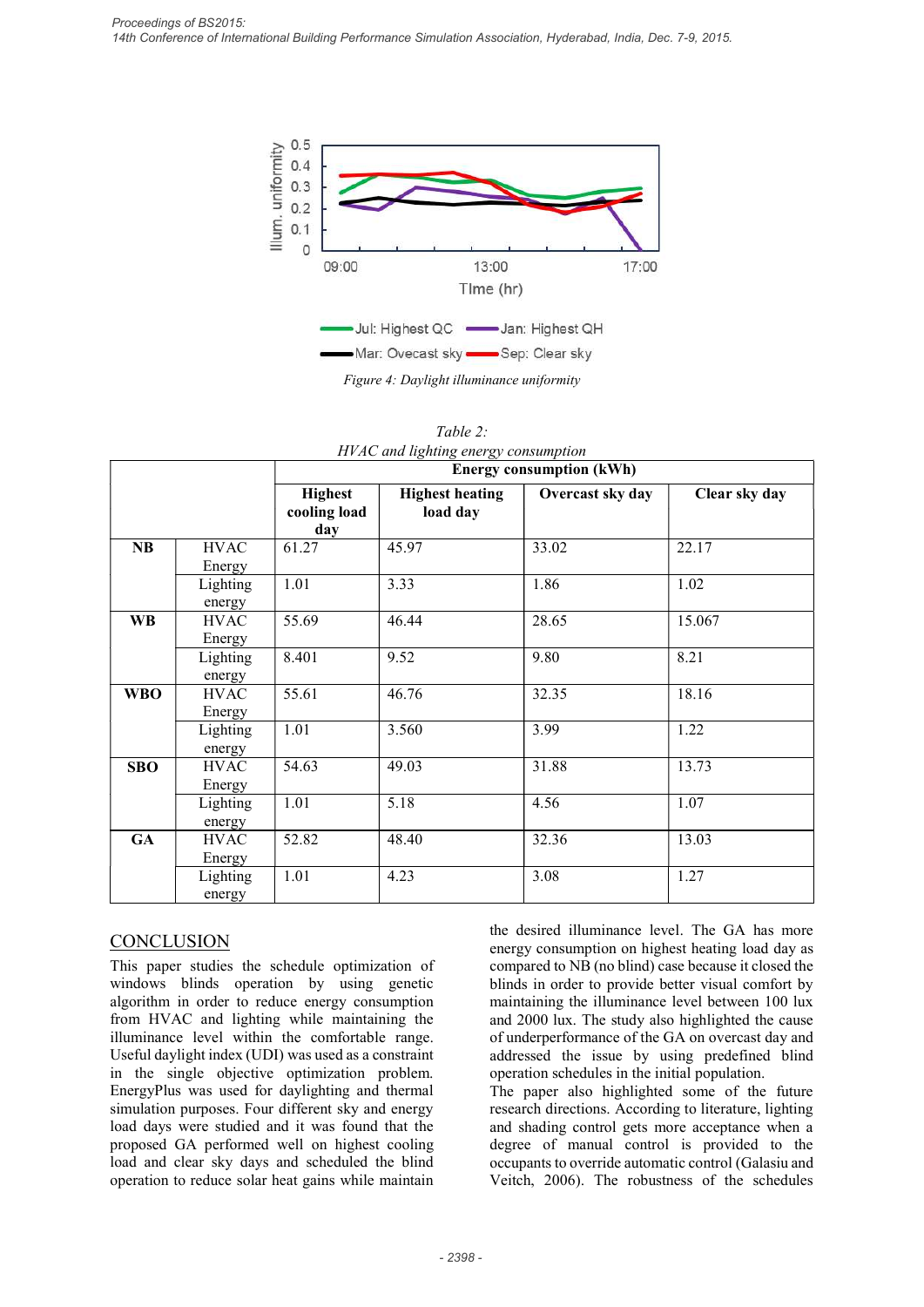provided by the proposed GA based control against such uncertainties needs to be assessed.

The need of using a surrogate model to implement real time control was also stressed in the paper. The HVAC and lighting energy consumption for *Proceedings of BS2015:*<br>
14th Conference of International Building Performance Simulation Association, Hyderabad, India, Dec. 7-9, 2015.<br>
14th Conference of Using a surrogate model to implement<br>
16th uncertainties needs t 13.55% of total energy consumption was achieved on the highest cooling day compared to NB case. Energy savings were more prominent on the clear sky day and 38.37% of energy consumption was saved. The importance of using other daylighting performance metrics was also pointed out in the paper.

## ACKNOWLEDGEMENT

The authors warmly acknowledge the financial support of the European Commission under grant agreement No. 609154 (PERFORMER project).

## REFERENCES

- AZADIVAR, F. Simulation optimization methodologies. Proceedings of the 31st conference on Winter simulation: Simulation---a bridge to the future-Volume 1, 1999. ACM, 93-100.
- BAKKER, L. G., HOES-VAN OEFFELEN, E. C. M., LOONEN, R. C. G. M. & HENSEN, J. L. M. 2014. User satisfaction and interaction with automated dynamic facades: A pilot study. Building and Environment, 78, 44-52.
- BAUER, M., GEIGINGER, J., HEGETSCHWEILER, W., MOREL, N., SEJKORA, G. & WURMSDOBLER, P. 1996. Delta: A blind controller using fuzzy logic.
- CHO, S.-H., SHIN, K.-S. & ZAHEER-UDDIN, M. 1995. The effect of slat angle of windows with venetian blinds on heating and cooling loads of buildings in South Korea. Energy, 20, 1225-1236.
- CIBSE, G. A. 2006. Environmental design. The Chartered Institution of Building Services Engineers, London. CRAWLEY, D. B., LAWRIE, L. K.,
- WINKELMANN, F. C., BUHL, W. F., HUANG, Y. J., PEDERSEN, C. O., STRAND, R. K., LIESEN, R. J., FISHER, D. E. & WITTE, M. J. 2001. EnergyPlus: creating a new-generation building energy simulation program. Energy and buildings, 33, 319-331.
- CUTTLE, C. People and windows in workplaces. Proceedings of the people and physical environment research conference, 1983. 47-51.
- DUBOIS, M. C. 2001. Solar shading for low energy use and daylight quality in offices: simulations, measurements and design

tools. PhD PhD, Lund Institute of Technology, Lund, Sweden.

- DURILLO, J. J. & NEBRO, A. J. 2011. jMetal: A Java framework for multi-objective optimization. Advances in Engineering Software, 42, 760-771.
- GALASIU, A. D. & VEITCH, J. A. 2006. Occupant preferences and satisfaction with the luminous environment and control systems in daylit offices: a literature review. Energy and Buildings, 38, 728- 742.
- GUILLEMIN, A. & MOREL, N. 2001. An innovative lighting controller integrated in a self-adaptive building control system. Energy and Buildings, 33, 477-487.
- HEERWAGEN, J. & HEERWAGEN, D. 1986. Lighting and psychological comfort. Lighting Design and Application, 16, 47- 51.
- IHM, P., NEMRI, A. & KRARTI, M. 2009. Estimation of lighting energy savings from daylighting. Building and Environment, 44, 509-514.
- KIM, D.-W. & PARK, C.-S. Manual vs. optimal control of exterior and interior blind systems. proceedings 11th International IBPSA Conference Glasgow, Scotland, 2009. 1663-1670.
- KOKKO, T., HUHTELIN, T., AHOLA, J. & LAUTALA, P. 2000. Integrated process and control design of new stock preparation system. Preprints, Control Systems, 63-66.
- KOO, S. Y., YEO, M. S. & KIM, K. W. 2010. Automated blind control to maximize the benefits of daylight in buildings. Building and Environment, 45, 1508-1520.
- KURIAN, C., AITHAL, R., BHAT, J. & GEORGE, V. 2008. Robust control and optimisation of energy consumption in daylight—artificial light integrated schemes. Lighting Research and Technology, 40, 7-24.
- LEE, E. S., DIBARTOLOMEO, D. L. & SELKOWITZ, S. E. 1998. Thermal and daylighting performance of an automated venetian blind and lighting system in a full-scale private office. Energy and buildings, 29, 47-63.
- LEE, E. S. & SELKOWITZ, S. E. 1994. The design and evaluation of integrated envelope and lighting control strategies for commercial buildings. Lawrence Berkeley Lab., CA (United States).
- LEE, K., KIM, T., LEE, G. & LEE, J. 2013. Cooling load reduction effect and its mechanism in between-glass cavity and venetian blind operation during the